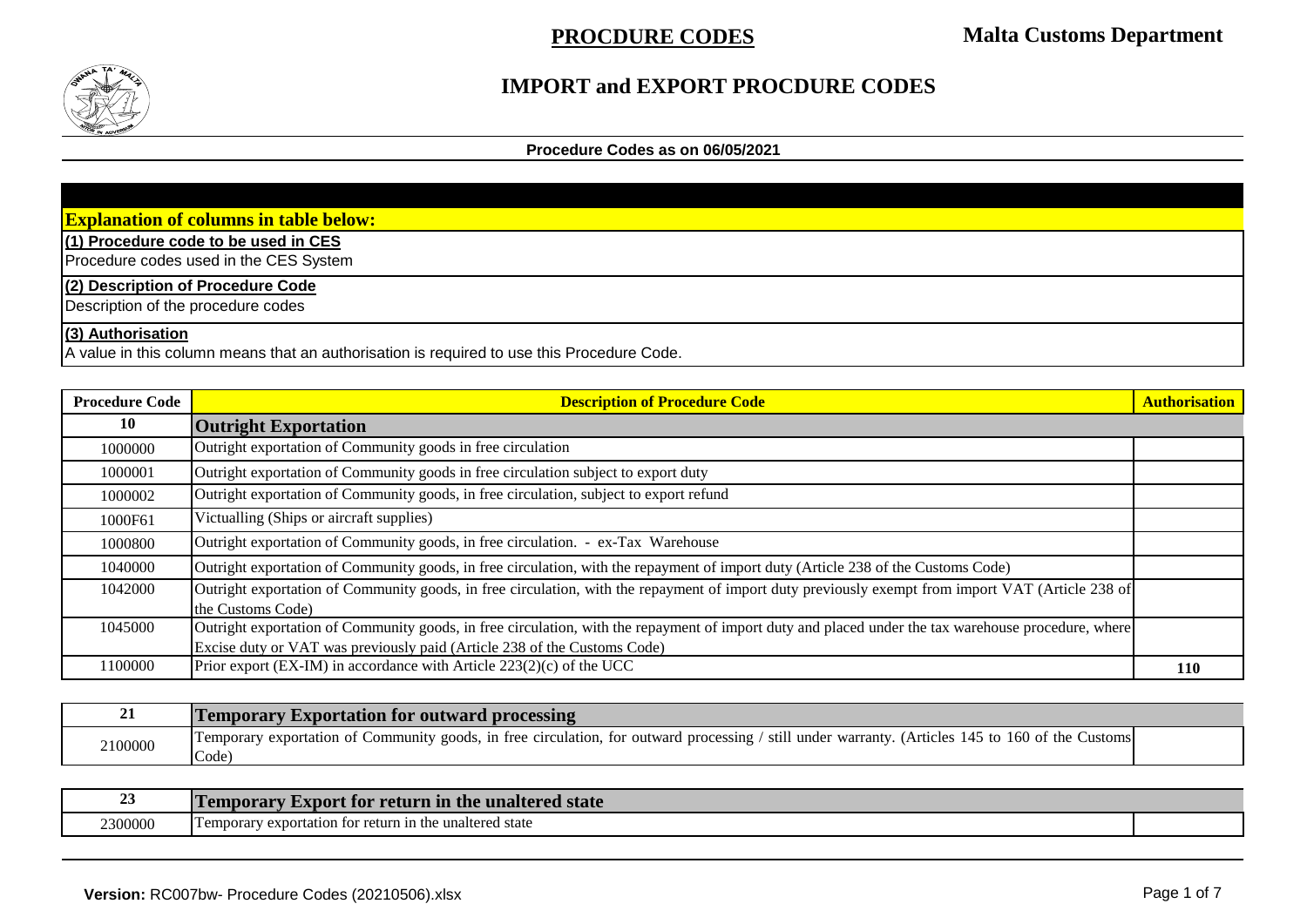| <b>Procedure Code</b> | <b>Description of Procedure Code</b>                                                                                             | <b>Authorisation</b> |
|-----------------------|----------------------------------------------------------------------------------------------------------------------------------|----------------------|
| 31                    | <b>Re-Exportation</b>                                                                                                            |                      |
| 3100000               | Re-exportation of non community goods - not elsewhere specified                                                                  |                      |
| 3151000               | Re-exportation of compensating products, which were previously entered under the inward processing. (suspension system)          |                      |
| 3153000               | Re-exportation of non community goods, following previous entry under temporary import procedure                                 |                      |
| 3171000               | Re-exportation of non community goods from Bond / warehouse                                                                      |                      |
| 3171F61               | Re-exportation of ships or aircraft supplies (victualling), which were previously placed under the customs warehousing procedure |                      |
| 3178000               | Re-export of non-Union goods following a special procedure other than transit - Free Zone                                        |                      |

| 40      | Goods admitted directly to free circulation for home use.                                                                                                                                                              |     |
|---------|------------------------------------------------------------------------------------------------------------------------------------------------------------------------------------------------------------------------|-----|
| 4000000 | Direct import to home use                                                                                                                                                                                              |     |
| 4000002 | Exemption on excise duty, with the payment of all other taxes. (Ministerial Exemption or any other exemption provided for in CAP 382)                                                                                  | 422 |
| 4000006 | Specified goods imported by approved concerns with suspension of VAT only. (Other enactments)                                                                                                                          | 416 |
| 4000009 | Specified goods imported by approved concerns with exemption from payment of excise duty and VAT only. (Other enactments)                                                                                              | 423 |
| 4000099 | Specified goods imported by approved concerns with relief from duty and suspension of VAT. (Council Regulation 1186/2009)                                                                                              | 420 |
| 4000300 | Subsidy on Import Duty by the Maltese Government with the payment of all other taxes. (Other enactments)                                                                                                               | 400 |
| 4000306 | Subsidy on Import Duty by the Maltese Government with suspension of the VAT - all other taxes payable. (Other enactments)                                                                                              | 496 |
| 4000C01 | Personal property belonging to natural persons transferring their normal place of residence to the Community (as in Council Regulation 1186/2009 and<br>with suspension of VAT)                                        |     |
| 4000C02 | Goods imported on the occasion of a marriage (trousseaux and household effects) (as in Council Regulation 1186/2009 and with suspension of<br>VAT)                                                                     |     |
| 4000C03 | Goods imported on the occasion of a marriage (presents customarily given on the occasion of a marriage) (as in Council Regulation 1186/2009 and<br>with suspension of VAT)                                             |     |
| 4000C04 | Personal property acquired by inheritance (as in Council Regulation 1186/2009 and with suspension of VAT)                                                                                                              |     |
| 4000C06 | School outfits, scholastic materials and other scholastic household effects (as in Council Regulation 1186/2009 and with suspension of VAT)                                                                            |     |
| 4000C07 | Consignments of negligible value (as in Council Regulation 1186/2009)                                                                                                                                                  |     |
| 4000C08 | Consignments sent from one private individual to another (as in Council Regulation 1186/2009 and with suspension of VAT)                                                                                               |     |
| 4000C09 | Capital goods and other equipment imported on the transfer of activities from a third country into the Community (as in Council Regulation 1186/2009<br>and with suspension of VAT)                                    |     |
| 4000C10 | Capital goods and other equipment belonging to persons engaged in a liberal profession and to legal persons engaged in a non-profit making activity<br>(as in Council Regulation 1186/2009 and with suspension of VAT) |     |
| 4000C11 | Educational, scientific and cultural materials; scientific instruments and apparatus as listed in Annex I (as in Council Regulation 1186/2009 and with<br>suspension of VAT)                                           |     |
| 4000C12 | Educational, scientific and cultural materials; scientific instruments and apparatus as listed in Annex II (as in Council Regulation 1186/2009 and with<br>suspension of VAT)                                          |     |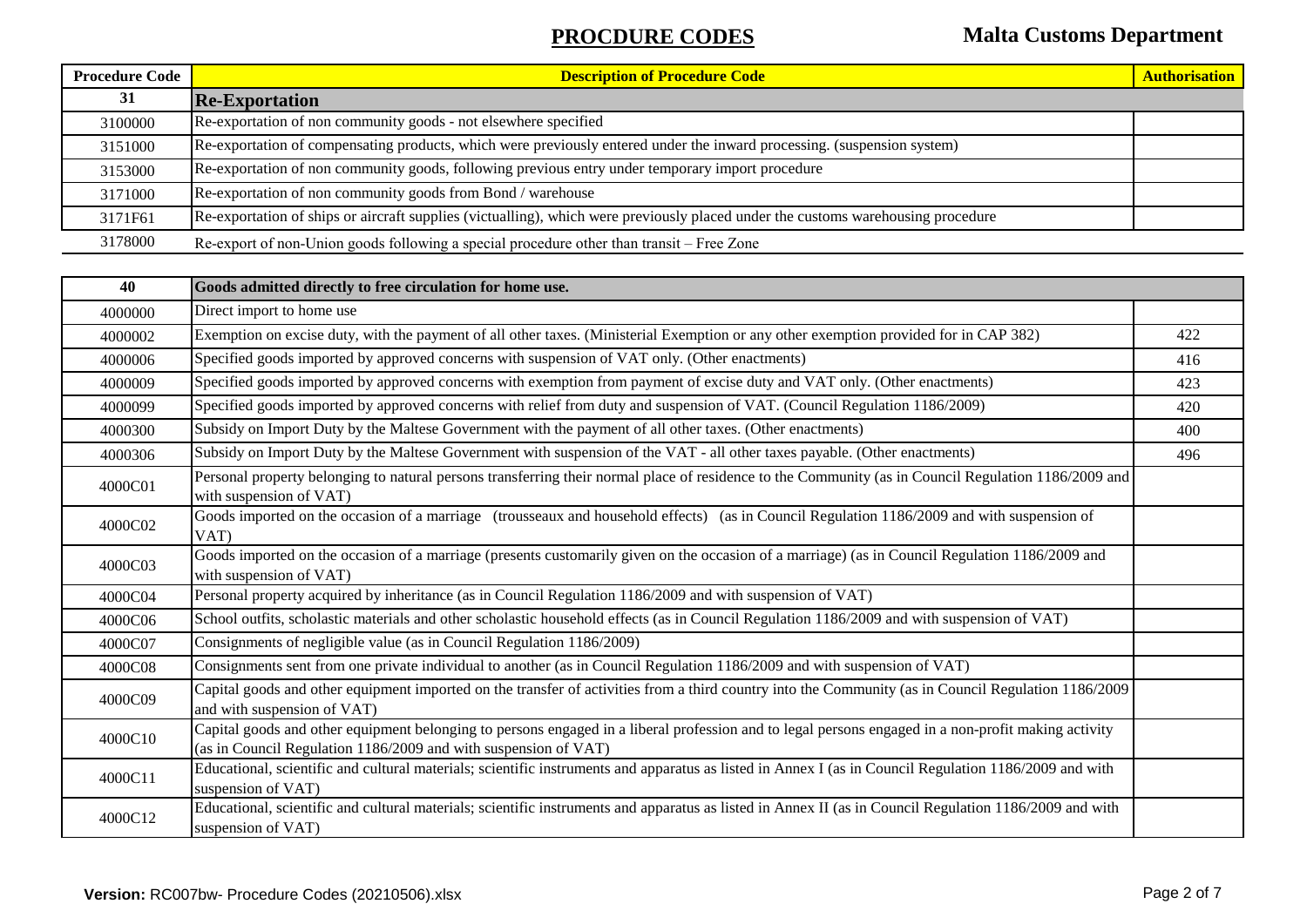| <b>Procedure Code</b> | <b>Description of Procedure Code</b>                                                                                                                                                                                 | <b>Authorisation</b> |
|-----------------------|----------------------------------------------------------------------------------------------------------------------------------------------------------------------------------------------------------------------|----------------------|
| 4000C13               | Educational, scientific and cultural materials; scientific instruments and apparatus (spare parts, components, accessories and tools) (as in Council<br>Regulation 1186/2009 and with suspension of VAT)             |                      |
| 4000C14               | Equipment imported for non-commercial purposes by or on behalf of a scientific research establishment or organisation based outside the Community<br>(as in Council Regulation 1186/2009 and with suspension of VAT) |                      |
| 4000C15               | Laboratory animals and biological or chemical substances intended for research (as in Council Regulation 1186/2009 and with suspension of<br>VAT)                                                                    |                      |
| 4000C16               | Therapeutic substances of human origin and blood-grouping and tissue-typing reagents (as in Council Regulation 1186/2009 and with suspension of<br>VAT)                                                              |                      |
| 4000C17               | Instruments and apparatus used in medical research, establishing medical diagnoses or carrying out medical treatment (as in Council Regulation<br>1186/2009 and with suspension of VAT)                              |                      |
| 4000C18               | Reference substances for the quality control of medicinal products (as in Council Regulation 1186/2009 and with suspension of VAT)                                                                                   |                      |
| 4000C19               | Pharmaceutical products used at international sports events (as in Council Regulation 1186/2009 and with suspension of VAT)                                                                                          |                      |
| 4000C20               | Goods for charitable or philanthropic organisations (as in Council Regulation 1186/2009 and with suspension of VAT)                                                                                                  |                      |
| 4000C21               | Articles in Annex III intended for the blind (as in Council Regulation 1186/2009 and with suspension of VAT)                                                                                                         |                      |
| 4000C22               | Articles in Annex IV intended for the blind imported by blind persons themselves for their own use (as in Council Regulation 1186/2009 and with<br>suspension of VAT)                                                |                      |
| 4000C23               | Articles in Annex IV intended for the blind imported by certain institutions or organisations (as in Council Regulation 1186/2009 and with suspension<br>of VAT)                                                     |                      |
| 4000C24               | Articles intended for other handicapped persons (other than blind persons) imported by handicapped persons themselves for their own use (as in<br>Council Regulation 1186/2009 and with suspension of VAT)           |                      |
| 4000C25               | Articles intended for other handicapped persons (other than blind persons) imported by certain institutions or organisations (as in Council Regulation<br>1186/2009 and with suspension of VAT)                      |                      |
| 4000C26               | Goods imported for the benefit of disaster victims (as in Council Regulation 1186/2009 and with suspension of VAT)                                                                                                   | 995                  |
| 4000C27               | Honorary decorations or awards (as in Council Regulation 1186/2009 and with suspension of VAT)                                                                                                                       |                      |
| 4000C28               | Presents received in the context of international relations (as in Council Regulation 1186/2009 and with suspension of VAT)                                                                                          |                      |
| 4000C29               | Goods to be used by monarchs or heads of state (as in Council Regulation 1186/2009 and with suspension of VAT)                                                                                                       |                      |
| 4000C30               | Samples of goods imported for trade promotion purposes (as in Council Regulation 1186/2009 and with suspension of VAT)                                                                                               |                      |
| 4000C31               | Printed matter and advertising material imported for trade promotion purposes (as in Council Regulation 1186/2009 and with suspension of<br>VAT)                                                                     |                      |
| 4000C32               | Products used or consumed at a trade fair or similar event (as in Council Regulation 1186/2009 and with suspension of VAT)                                                                                           |                      |
| 4000C33               | Goods imported for examination, analysis or test purposes (as in Council Regulation 1186/2009 and with suspension of VAT)                                                                                            |                      |
| 4000C34               | Consignments sent to organisations protecting copyrights or industrial and commercial patent rights (as in Council Regulation 1186/2009 and with<br>suspension of VAT)                                               |                      |
| 4000C35               | Tourist information literature (as in Council Regulation 1186/2009 and with suspension of VAT)                                                                                                                       |                      |
| 4000C36               | Miscellaneous documents and articles (as in Council Regulation 1186/2009 and with suspension of VAT)                                                                                                                 |                      |
| 4000C37               | Ancillary materials for the stowage and protection of goods during their transport (as in Council Regulation 1186/2009 and with suspension of<br>VAT)                                                                |                      |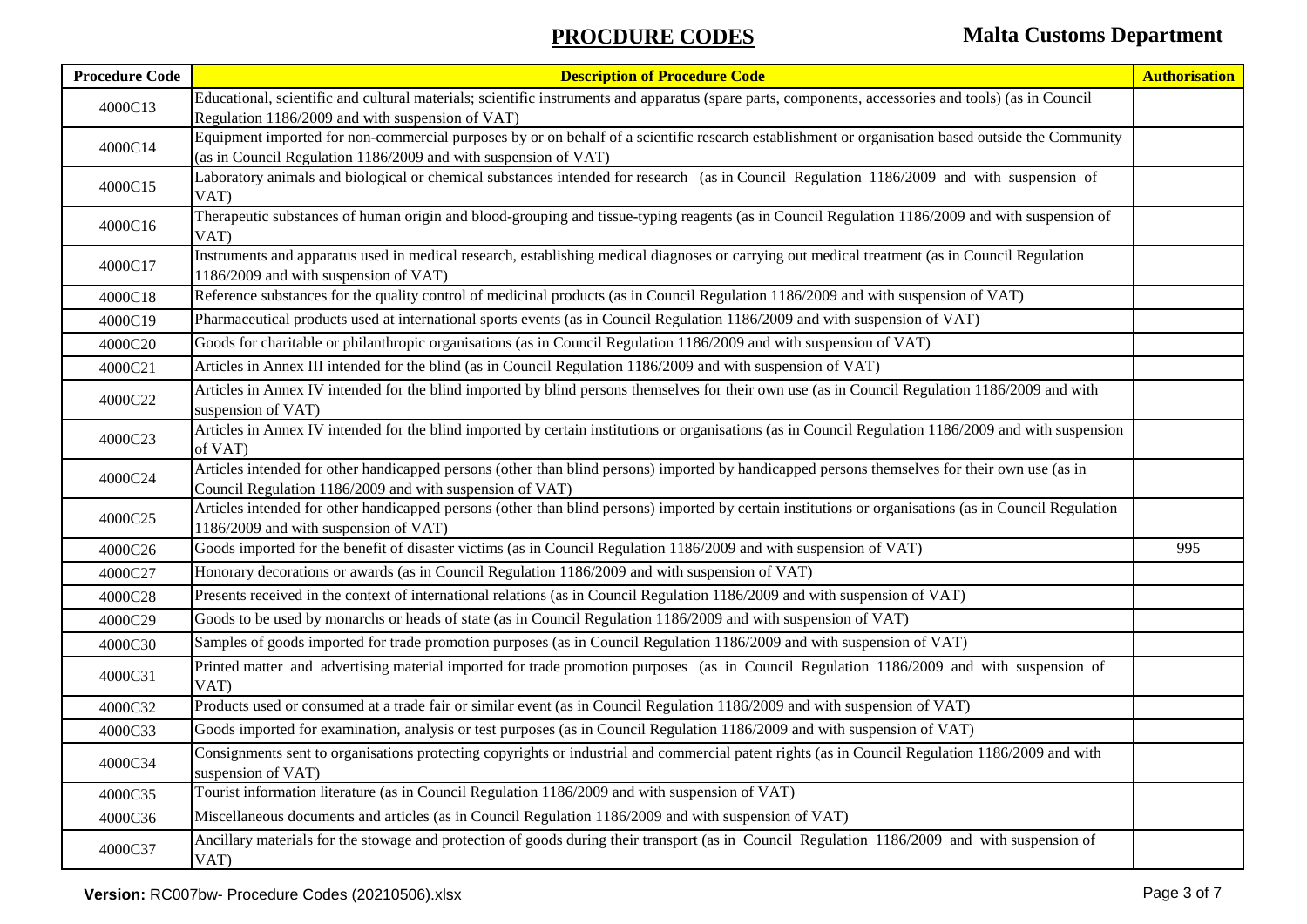| <b>Procedure Code</b> | <b>Description of Procedure Code</b>                                                                                                                                                         | <b>Authorisation</b> |
|-----------------------|----------------------------------------------------------------------------------------------------------------------------------------------------------------------------------------------|----------------------|
| 4000C38               | Litter, fodder and feeding stuffs for animals during their transport (as in Council Regulation 1186/2009 and with suspension of VAT)                                                         |                      |
| 4000C39               | Fuel and lubricants present in land motor vehicles (as in Council Regulation 1186/2009 and with suspension of VAT)                                                                           |                      |
| 4000C40               | Materials for cemeteries for, and memorials to, war victims (as in Council Regulation 1186/2009 and with suspension of VAT)                                                                  |                      |
| 4000C41               | Coffins, funerary urns and ornamental funerary articles (as in Council Regulation 1186/2009 and with suspension of VAT)                                                                      |                      |
| 4000F04               | Processed products which return to the European Union after having been previously re-exported subsequent to an inward processing procedure<br>(Article 205 (1) of the Code)                 |                      |
| 4000499               | Simultaneous release for free circulation and home use of Diplomatic cargo - Council Regulation 1186/2009 Article 128.                                                                       | 413                  |
| 4041000               | Simultaneous release for free circulation and home use of goods previously placed under the inward processing procedure (drawback system)                                                    |                      |
|                       |                                                                                                                                                                                              |                      |
| 4051000               | Simultaneous release for free circulation and home use of goods previously placed under the inward processing procedure (suspension system)                                                  |                      |
| 4051006               | Simultaneous release for free circulation and home use of goods previously placed under the inward processing procedure with suspension of VAT                                               | 405                  |
| 4053000               | Goods admitted directly to free circulation, on payment of all taxes, following previous temporary admission                                                                                 |                      |
| 4053006               | Goods admitted directly to free circulation, following previous temporary admission, with suspension of VAT                                                                                  | 438                  |
| 4071000               | Goods released from bond and admitted directly to free circulation without any relief of taxes following previous entry into warehousing regime                                              |                      |
| 4071002               | Exemption on excise duty, with the payment of all other taxes. (Ministerial Exemption or any other exemption provided for in CAP 382) ex-warehouse                                           | 402                  |
| 4071006               | Specified goods imported by approved concerns with suspension of VAT only. (Other enactments) ex-warehouse                                                                                   | 436                  |
| 4071009               | Goods released from bond and admitted directly for home use with relief of excise duty and VAT only. (Other enactments)                                                                      | 449                  |
| 4071300               | Goods ex warehouse with subsidy on Import Duty by the Maltese Government - all other taxes payable. (Other enactments)                                                                       | 401                  |
| 4071306               | Goods ex warehouse with subsidy on Import Duty by the Maltese Government and suspension of the VAT - all other taxes payable. (Other<br>enactments)                                          | 426                  |
| 4071499               | Simultaneous release for free circulation and home use of Diplomatic cargo - Council Regulation 1186/2009 Article 128. - ex warehouse                                                        | 919                  |
|                       |                                                                                                                                                                                              |                      |
| 42                    | Release for home use with simultaneous entry for free circulation of goods subject to an exemption.                                                                                          |                      |
| 4200008               | Goods imported for free circulation without the payment of VAT but subject to VAT into another member state or Malta. (other enactments)                                                     | 431                  |
| 4271008               | Goods imported for free circulation without the payment of VAT which were previously warehoused but subject to VAT into another member state or<br>Malta. (other enactments)                 | 433                  |
| 4271009               | Goods imported for free circulation without the payment of Excise Duty and VAT which were previously warehoused but subject to VAT into another<br>member state or Malta. (other enactments) | 459                  |
|                       |                                                                                                                                                                                              |                      |
| 44                    | <b>End- Use procedures</b>                                                                                                                                                                   |                      |
| 4400000               | End-Use                                                                                                                                                                                      | 414                  |
| 4400006               | End-Use with suspension of VAT                                                                                                                                                               | 418                  |
| 4471000               | End-Use - ex-warehouse                                                                                                                                                                       | 440                  |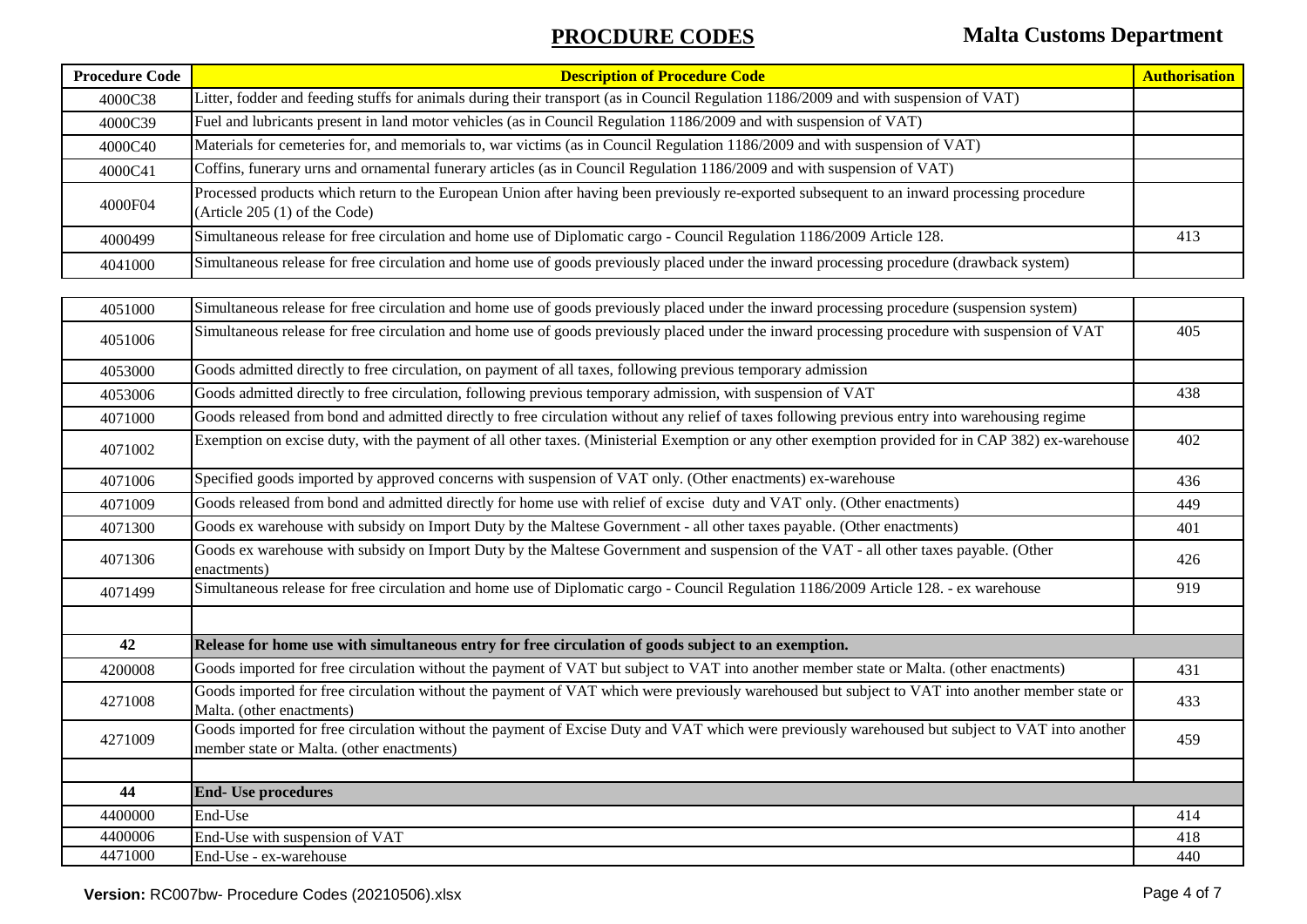# **PROCDURE CODES Malta Customs Department**

| Proc<br>Code<br>cedure | ode<br>' Procedure<br>n or<br>шш                                                                                                                   | chorisation<br>. |
|------------------------|----------------------------------------------------------------------------------------------------------------------------------------------------|------------------|
| 471006<br>44           | . <del>.</del> .<br>End-<br>ex-warehouse<br>suspension of Y<br>-Use with<br>$\mathcal{N}$<br>$ \mathbf{A} \mathbf{v}$<br>$\mathbf{v}_{\mathbf{A}}$ | l 1 C<br>ъ.      |

| 45      | Release of goods for free circulation and home use for either VAT or Excise duties and their placing under the Tax Warehouse procedure.                                                             |     |
|---------|-----------------------------------------------------------------------------------------------------------------------------------------------------------------------------------------------------|-----|
| 4500002 | Excise Goods, already in a Tax Warehouse, brought into free circulation without the payment of Excise Duty (Ministerial Exemption or any other<br>exemption provided for in CAP 382)                | 412 |
| 4500006 | Excise Goods, already in a Tax Warehouse, brought into free circulation without the payment of VAT                                                                                                  | 446 |
| 4571002 | Excise Goods, already in a Tax Warehouse, brought into free circulation without the payment of Excise Duty - (Ministerial Exemption or any other<br>exemption provided for in CAP 382) ex-warehouse | 432 |
| 4571006 | Excise Goods, already in a Tax Warehouse, brought into free circulation without the payment of VAT - ex warehouse                                                                                   | 456 |

| 51      | <b>Inward Processing Procedure (suspension system)</b>                                                                                                                         |     |
|---------|--------------------------------------------------------------------------------------------------------------------------------------------------------------------------------|-----|
| 5100090 | Goods imported from outside the Community, without payment of customs duty, under triangulation prior export equivalence (EX/IM). An INF5 has<br>to be produced                | 500 |
| 5100099 | Pacing goods under inward processing procedure                                                                                                                                 | 521 |
| 5100F04 | Processed products which return to the European Union after having been previously re-exported subsequent to an inward processing procedure<br>(Article $205(1)$ of the Code)  | 521 |
| 5111090 | Non-EU goods imported under Inward processing (EX/IM equivalence combined with prior exportation). An INF5 has to be produced.                                                 | 511 |
| 5171090 | Goods imported from outside the Community, without payment of customs duty, under triangulation prior export equivalence (EX/IM). An INF5 has<br>to be produced - ex-warehouse | 510 |
| 5171099 | Goods imported from outside the Community, for inward procesing without payment of taxes - ex warehouse                                                                        | 523 |

| 53      | <b>Import under Temporary Procedure</b>                                                |  |
|---------|----------------------------------------------------------------------------------------|--|
| 5300099 | Import under temporary import procedure in unaltered state                             |  |
| 5371099 | Release from Bond for temporary Admission following previous entry to warehouse regime |  |

| 61      | Re-imporatation with simultaneous release for free circulation and home use.                                                                             |     |
|---------|----------------------------------------------------------------------------------------------------------------------------------------------------------|-----|
| 6110F01 | Re-Importation (by a trader other than the exporter) in unaltered state following permanent exportation with relief from Import duties only (Art. 203 of | 601 |
|         | the Code)                                                                                                                                                |     |
| 6110F05 | Re-Importation (by the exporter) in unaltered state following permanent exportation with the relief from all taxes (Art. 203 of the Code and Art.        | 602 |
|         | 143(1)(e) (Directive 2006/112/EC)                                                                                                                        |     |
| 6121000 | Re-Importation of goods following temporary exportation under the outward processing procedure (only value of parts [including labour and full           |     |
|         | freight charges], and accessories used in the compensating product or parts and accessories [including labour and full freight charges] used in the      |     |
|         | repair of goods are to be declared).                                                                                                                     |     |
| 6121090 | Re-Importation (by a trader other than the exporter) following temporary exportation of Community goods, in free circulation, for outward processing     |     |
|         | with the payment of VAT only.                                                                                                                            | 600 |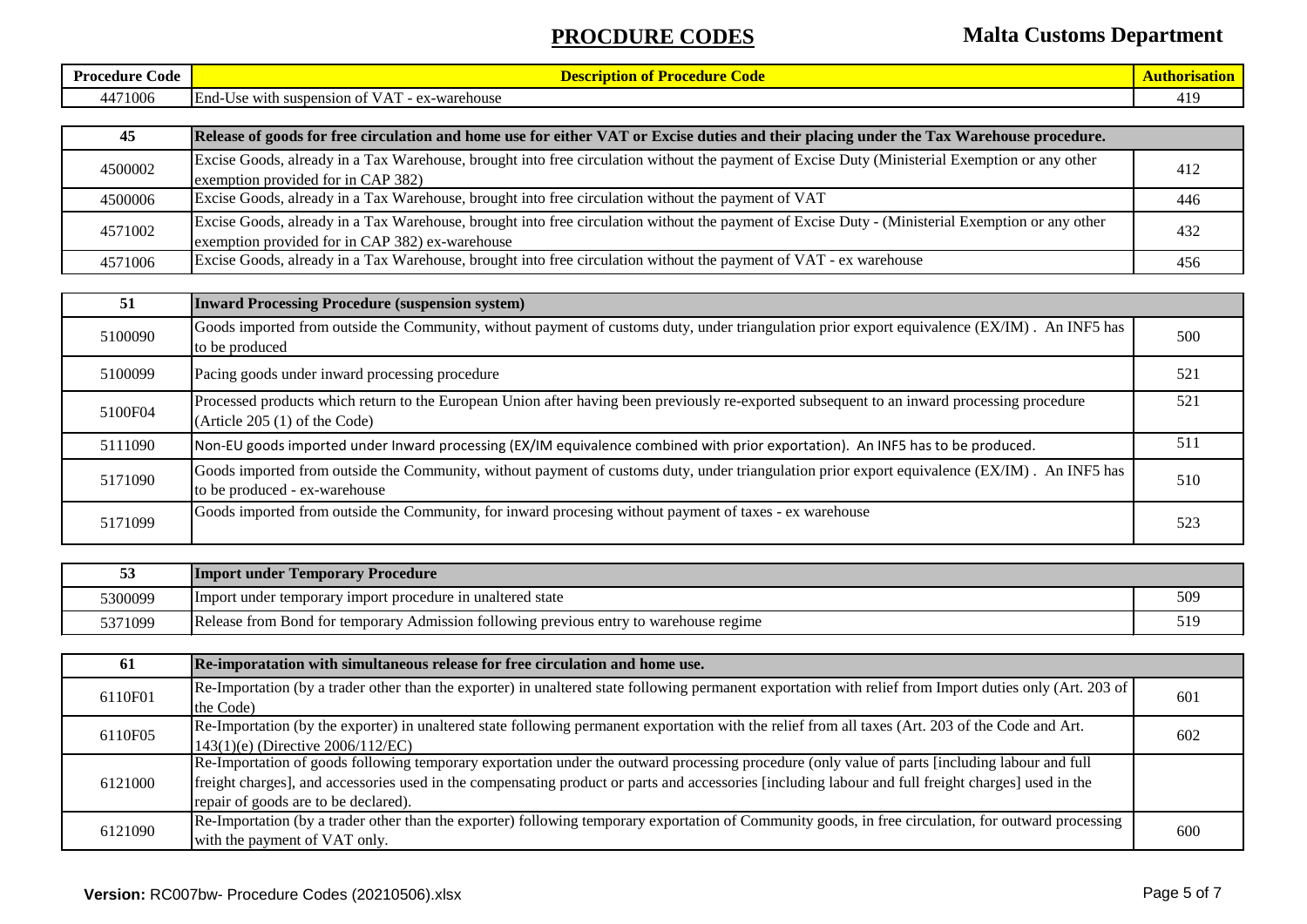# **PROCDURE CODES Malta Customs Department**

| <b>Procedure Code</b> | <b>Description of Procedure Code</b>                                                                                                                                                                                                                                                                                                                                                  | <b>Authorisation</b> |
|-----------------------|---------------------------------------------------------------------------------------------------------------------------------------------------------------------------------------------------------------------------------------------------------------------------------------------------------------------------------------------------------------------------------------|----------------------|
| 6121099               | Re-Importation after temporary exportation of goods following outward processing, involving repair or replacement of parts and accessories or under<br>warranty (guarantee) with suspension of all taxes. Parts and accesssories not covered by warranty to be declared under 6121000)                                                                                                | 406                  |
| 6123090               | Re-Importation (by a trader other than the exporter) in unaltered state following temporary exportation with the payment of VAT only.                                                                                                                                                                                                                                                 | 610                  |
| 6123099               | Re-Importation in unaltered state following temporary exportation                                                                                                                                                                                                                                                                                                                     | 629                  |
| 6171006               | Re-Importation of goods following temporary exportation under the outward processing procedure (only value of parts [including labour and full freight<br>charges], and accessories used in the compensating product or parts and accessories [including labour and full freight charges] used in the repair of goods are<br>to be declared) without the payment of VAT ex-warehouse. | 606                  |
| 6171200               | Re-Importation following temporary exportation after outward processing under the outward processing regime - new HS code and added value of the<br>re-imported goods to be declared - ex-warehouse.                                                                                                                                                                                  |                      |
| 6171290               | Re-Importation (by a trader other than the exporter) after temporary exportation following outward processing, of parts and accessories used to<br>produce goods imported under 6171200 with the payment of VAT only - ex-warehouse.                                                                                                                                                  | 620                  |
| 6171299               | Re-Importation after temporary exportation following outward processing, of parts and accessories used to produce goods imported under 6171200 -<br>ex-warehouse.                                                                                                                                                                                                                     | 619                  |

| 63      | Re-imporatation with simultaneous release for free circulation and home use - VAT to be paid in another Member State                   |     |
|---------|----------------------------------------------------------------------------------------------------------------------------------------|-----|
| 6321008 | Re-Importation of goods following temporary exportation under the outward processing procedure (only parts and accessories used in the | 608 |
|         | compensating product or parts and accessories used in the repair of goods are to be declared) - subject to VAT in another member state |     |
| 6321099 | Re-Importation after outward processing, subject to VAT in another member state                                                        | 639 |
| 6323099 | Re-Importation after temporary export, subject to VAT in another member state                                                          | 649 |

| 71      | Placing of goods under the customs warehousing procedure.                                                               |  |
|---------|-------------------------------------------------------------------------------------------------------------------------|--|
| 7100099 | Direct entry into warehouse or bond                                                                                     |  |
| 7151099 | Entry for warehousing or bonding - following previous release under the inward processing procedure (suspension system) |  |
| 7153099 | Entry for warehousing or bonding - following previous entry to Temporary Admission regime                               |  |
| 7171099 | Entry for re-warehousing or bonding - following previous entry to warehousing or bonding ( <b>TRANSFER OUT</b> )        |  |
| 7171799 | Entry for re-warehousing or bonding - following transfer of ownership/warehouse ( <b>TRANSFER IN</b> )                  |  |

| 80      | Release of goods from EU Member States and locally produced goods.                                                                                 |     |
|---------|----------------------------------------------------------------------------------------------------------------------------------------------------|-----|
| 8000006 | Release of Yachts from EU Member States, delivered on the high seas, not subject to import duty. Import Vat exempted by the Vat Department –       | 806 |
|         | Capital Good.                                                                                                                                      |     |
| 8000090 | Release of Harmonised Excise goods from EU Member States not subject to import duty with payment of all other taxes                                |     |
| 8000092 | Release of goods from EU Member States not subject to import duty and excise duty with payment of all other taxes. (Ministerial Exemption or any   | 802 |
|         | other exemption provided for in CAP 382)                                                                                                           |     |
| 8000096 | Locally produced goods, all Non-harmonised goods falling under Schedule 5 of the Excise Duty Act chapter 382 and fuel dispatched from EU Member    |     |
|         | States to Enemed and/or EneMalta and lubricating oils subject to Excise Duty only                                                                  |     |
| 8000099 | Release of EU Excise goods for manufacture, or to be sent to another Member State without the payment of taxes, or release of diplomatic excisable | 809 |
|         | cargo from an EU state, without the payment of taxes                                                                                               |     |
| 8000C30 | Samples of goods from EU Member States for trade promotion purposes without the payment of taxes                                                   |     |

### **Version:** RC007bw- Procedure Codes (20210506).xlsx Page 6 of 7